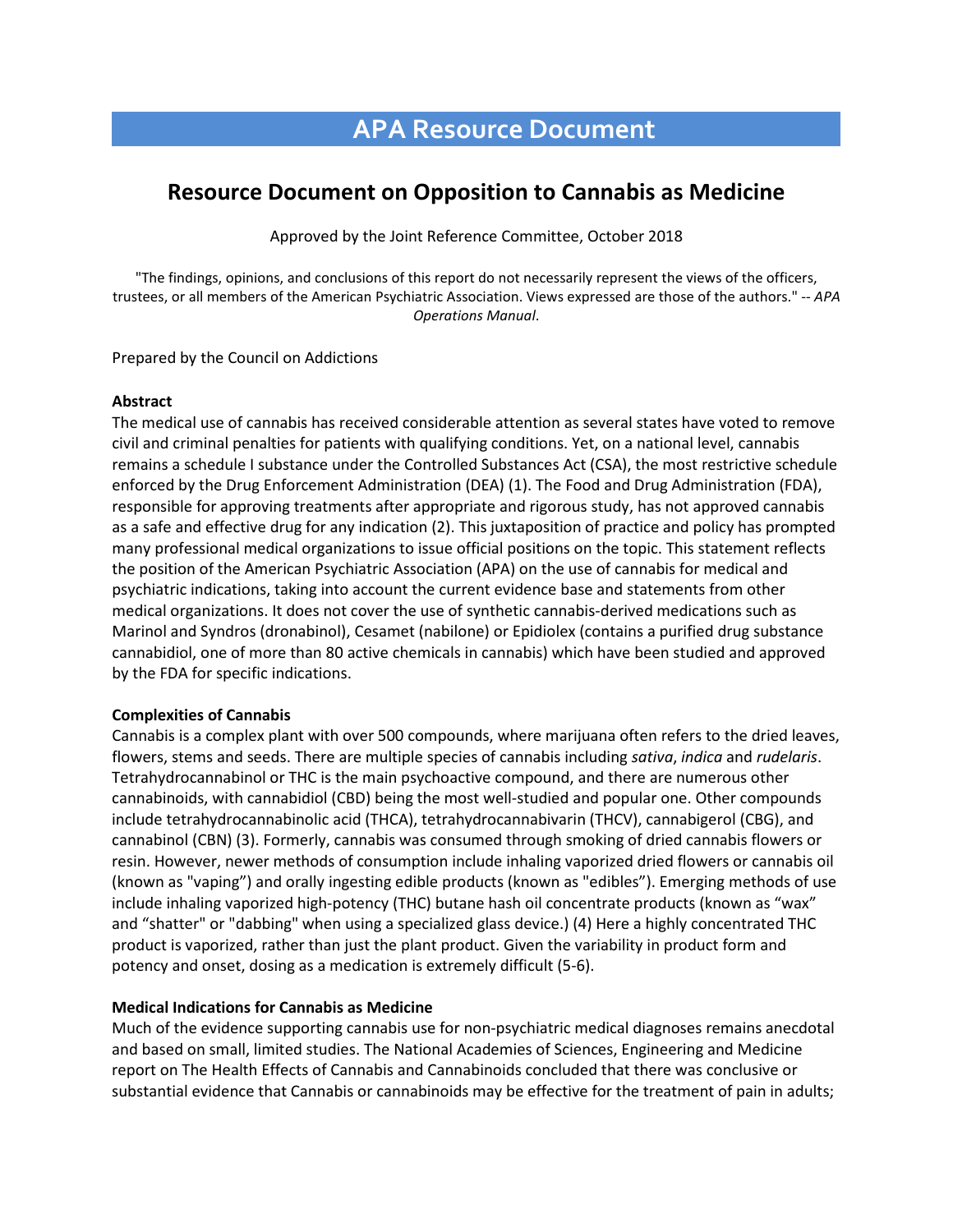chemotherapy-induced nausea and vomiting and spasticity associated with multiple sclerosis. Moderate evidence was found for secondary sleep disturbances. Interestingly, the evidence supporting improvement in appetite, Tourette syndrome, anxiety, posttraumatic stress disorder, cancer, irritable bowel syndrome, epilepsy and a variety of neurodegenerative disorders was described as limited, insufficient or absent." (7) Often these are diagnoses cited as being treated by cannabis. Several other medical organizations have issued statements regarding indications for cannabis as medicine based on scientific evidence.

#### **Contribution of Cannabis to Psychiatric Illness**

There is currently no scientific evidence to support the use of cannabis as an effective treatment for any psychiatric illness. Several studies have shown that cannabis use may in fact exacerbate or hasten the onset of psychiatric illnesses, as evidenced by both international trials and meta-analyses (8-10). This includes the contribution of cannabis to symptoms of mood disorders, anxiety and psychosis, particularly in young adulthood (11-12). Cannabis use is associated with the emergence of mood disorders, particularly symptoms of bipolar disorder, among those with a family history of mood disorder (13). Among those with major depressive disorder, co-morbid cannabis use is associated with increased rates of both suicidal ideation and attempts, raising grave safety concerns (14). Among those with a predisposition to psychotic disorders, cannabis may hasten the emergence of both positive and negative psychotic symptoms (15). The use of higher potency cannabis, for longer periods of time and with more frequency, is also associated with increased risk of psychosis (16).

Several studies have demonstrated the link between cannabis use and mood, anxiety and psychotic disorders among adolescents. Cannabis use is associated with increased depression, suicidal ideation, use of other substances and risky behavior among adolescents (17). Regular adolescent cannabis use is also associated with increased incidence of anxiety disorders (18). Cannabis use significantly increases the risk of psychotic disorders among young adults (19). Additionally, younger age of cannabis use is associated with an earlier onset of psychosis among those at risk (20). Adolescents with a history of cannabis use tend to have higher severity of illness, lower psychosocial functioning, less insight, and longer courses of untreated psychosis compared to those without a history of cannabis use (21). These findings are of particular concern as symptoms often persist into adulthood, and therefore cannabis use may increase the risk of lifelong symptoms and disability due to mental illness.

However, some evidence exists that pure, pharmaceutical CBD may have benefit as an adjunctive pharmacotherapy for some psychiatric conditions. Among patients with schizophrenia already stabilized on antipsychotic medication, CBD compared to placebo in a double-blind, placebo controlled trial demonstrated improvements in positive psychotic symptoms on the Positive and Negative Syndrome Scale with no increase in adverse events (22). The potential mechanism of action of CBD for schizophrenia or other psychiatric disorders is not understood, but clearly much more research is needed on this topic.

#### **Serious Adverse Effects of Cannabis Use**

#### *Cognitive and Functional*

Cannabis use is associated with serious cognitive problems such as short-term memory deficits, poor concentration, attention, and information processing (23). These impairments might be caused by neurotoxic effects of cannabis on the developing brain, the effects of which can lead to long-term cognitive problems well into adulthood (24, 25). Adolescents with daily cannabis use show deficits in learning up to six weeks after stopping cannabis use (26). This may contribute to significantly decreased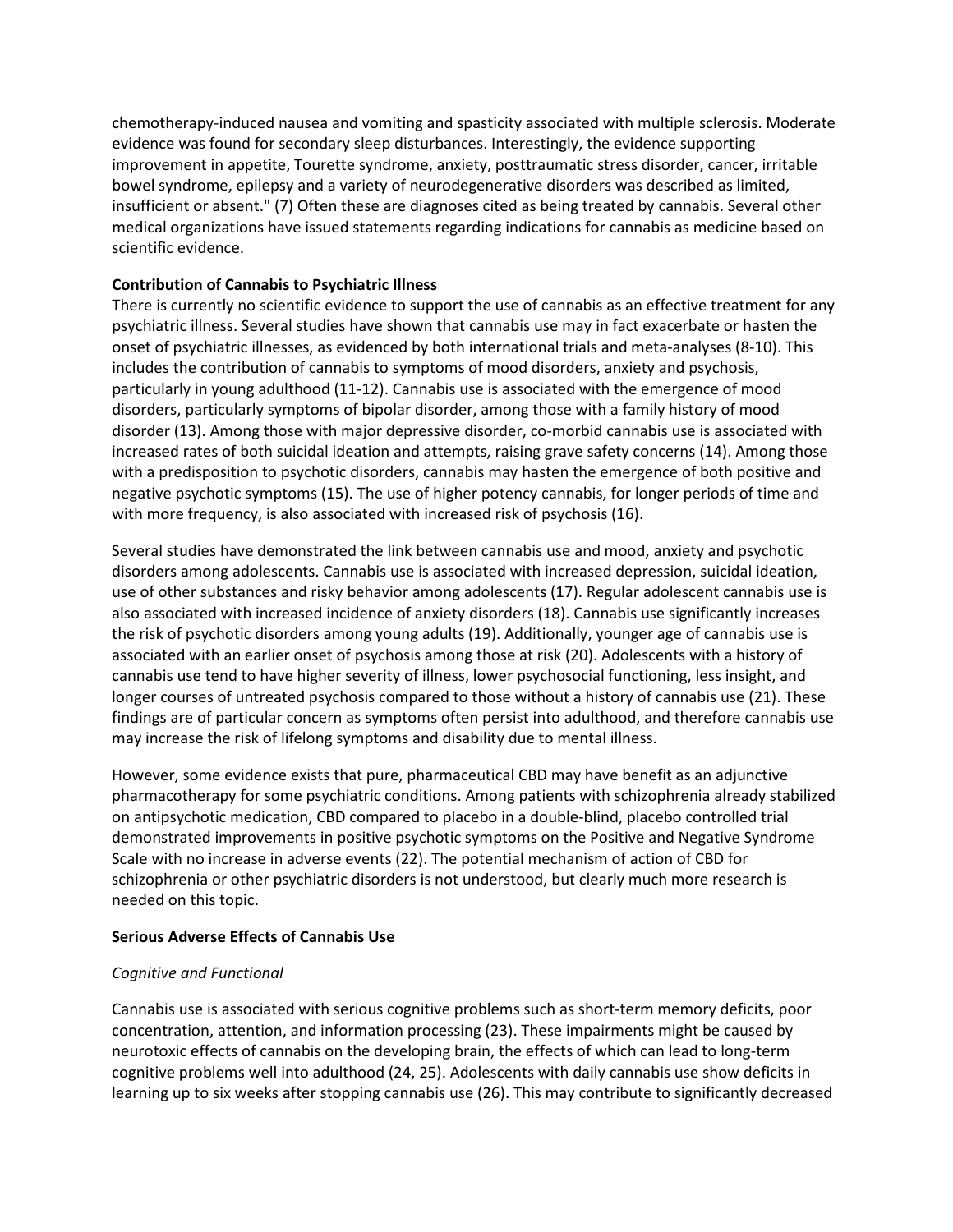academic achievement, including increased rates of school dropout, failure to enter higher education or attain higher degrees (27). Among both adolescents and adults, cannabis significantly impairs driving, particularly as the drug affects automatic driving functions in a highly dose-dependent fashion (28). Cannabis use, particularly in combination with alcohol, greatly increases the risk of motor vehicle crashes due to effects on cognition and coordination (29).

### *Addiction and burden of psychiatric illness:*

Cannabis use is associated with an increased risk of developing a cannabis use disorder. Studies indicate that 9% of users become dependent on cannabis, and this number increases to 25-50% among daily users and to 1 in 6 among adolescents (30). Adolescents remain at particular risk for cannabis use disorder and can experience significant withdrawal symptoms including appetite changes, restlessness, irritability, depression, twitches and shakes, perspiration, and thoughts/cravings of cannabis (31). Cannabis use is also associated with poorer outcomes among those with mental illness. Among individuals with schizophrenia, cannabis use is associated with poorer long-term clinical outcomes (32). Individuals with psychotic illness may be more sensitive to both the psychosis-inducing and moodaltering effects of cannabis (33). This may explain why even among those taking medications for psychotic disorders, cannabis use is associated with an increased risk of relapse into psychotic symptoms (34).

Legalization of medical cannabis may reduce the perceived risks of use, the perception of societal disapproval, or the barriers to access, and potentially increase the incidence of the adverse events noted above.

## **Assessment and Screening**

While screening for lifetime use by asking questions such as "Have you ever used cannabis or weed in any form?" is an initial step, assessment of problematic use will require further questions. Standardized instruments exist to assist in these assessments; for a discussion of various options please see "Screening & Assessment of Cannabis Use Disorders" published by the University of Washington's Alcohol and Drug Abuse Institute (35). Interview techniques similar to alcohol use disorder assessments may include building a timeline of use over the past 30 days, quantifying use by asking the time it takes an individual to consume a standardized amount, asking about the presence of use related problems, and inquiring about the occurrence of cravings and withdrawals. With respect to quantification of smoked cannabis, one may ask the amount of time to smoke 1/8 of an oz of herb cannabis or how many joints are smoked in a day.

# **Summary**

Given the gravity of concerns regarding cannabis as medicine, professionals in both neurology and psychiatry have emphasized the importance of prospective studies to understand the mechanisms by which cannabis functions and its impact on mental health and behavior before instituting changes in practice and policy (36).

#### **Organizations with Position Statements on Cannabis as Medicine as of August 2018**

- American Academy of Child and Adolescent Psychiatry (37) (AACAP)
- American Academy of Pediatrics(38) (AAP)
- American Medical Association (39) (AMA)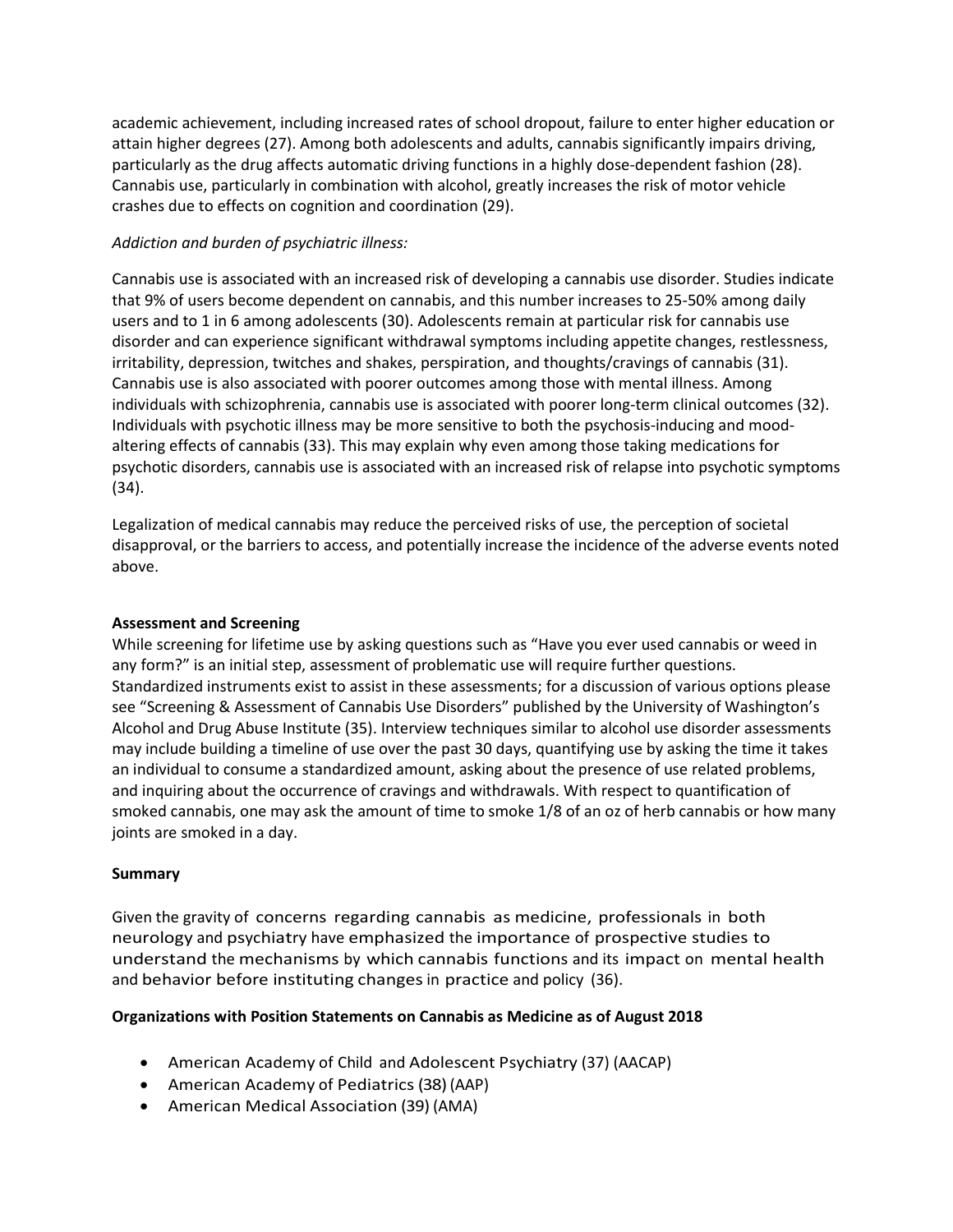- American Society of Addiction Medicine (40) (ASAM)
- American Cancer Society (41) (not a position statement, but information on website)
- National Multiple Sclerosis Society (42) (not a position statement, but information on website)

# **References**

- 1. Food and Drug Administration. "FDA Statement: Inter-agency advisory regarding claims that smoked marijuana is medicine." Revised April 2006.
- 2. Commissioner Oof the. Public Health Focus FDA and Marijuana. U S Food and Drug Administration Home Page. https://www.fda.gov/NewsEvents/PublicHealthFocus/ucm421163.htm. Accessed September 17, 2018.Aizpurua-Olaizola O, Omar J, Navarro P, Olivares M, Etxebarria N, Usobiaga A. Identification and quantification of cannabinoids in Cannabis sativa L. plants by high performance liquid chromatography-mass spectrometry. Analytical & Bioanalytical Chemistry [serial online]. November 22, 2014;406(29):7549-7560. Available from: Academic Search Premier, Ipswich, MA. Accessed August 17, 2018.
- 3. Meacham MC, Paul MJ, Ramo DE. Understanding emerging forms of cannabis use through an online cannabis community: An analysis of relative post volume and subjective highness ratings. Drug and Alcohol Dependence. 2018;188:364-369.
- 4. Smart R, Caulkins JP, Kilmer B, Davenport S, Midgette G. Variation in cannabis potency and prices in a newly legal market: evidence from 30 million cannabis sales in Washington state. Addiction. 2017;112(12):2167-2177.
- 5. Newmeyer et al., 2017. Newmeyer M.N., Swortwood M.J., Abulseoud O.A., and Huestis M.A.: Subjective and physiological effects, and expired carbon monoxide concentrations in frequent and occasional cannabis smokers following smoked, vaporized, and oral cannabis administration. Drug Alcohol Depend. 2017; 175: pp. 67-76
- 6. National Academies of Sciences, Engineering and Medicine : The Health Effects of . Washington, DC: National Academies Press, 2017.
- 7. Semple DM, McIntosh AM, Lawrie SM. Cannabis as a risk factor for psychosis: a systematic review. J Psychopharmacol. 2005 Mar; 19(2):187-94.
- 8. Moore TH, et al. Cannabis use and risk of psychotic or affective mental health outcomes: a systematic review. Lancet. 2007 Jul 28;370(9584):319-28.
- 9. Large M, Sharama S, Comptom MT, Slade T, Nielssen O. Cannabis use and earlier onset of psychosis: a systematic meta- analysis. Arch Gen Psychiatry. 2011 Jun;68(6): 555-61.
- 10. van Laar M, van Dorsselaer S, Monshouwer K, de Graaf R. Does cannabis use predict the first incidence of mood and anxiety disorders in the adult population? Addiction. 2007 Aug;102(8): 1251-60
- 11. Degenhardt L, Coffey C, Romaniuk H, Swift W, Carlin JB, Hall WD, Patton GC. The persistence of the association between adolescent cannabis use and common mental disorders into young adulthood. Addiction. 2013 Jan;108(1):124-33.
- 12. Duffy A, Horrocks L, Milin R, Doucette S, Persson G, Grof P. Adolescent substance us disorder during the early stages of bipolar disorder: a prospective high-risk study. J Affect Disord. 2012 Dec 15;142(1-3):57-64.
- 13. Lynskey M, Glowinski A, Todorov A, Bucholz K, Madden P, Nelson E, Statham D, Martin N, Heath A, Phil D. Major depressive disorder, suicidal ideation, and suicide attempt in twins discordant for cannabis dependence and early-onset cannabis use. Arch Gen Psychiatry. 2004 Oct;61(10): 1026-32 .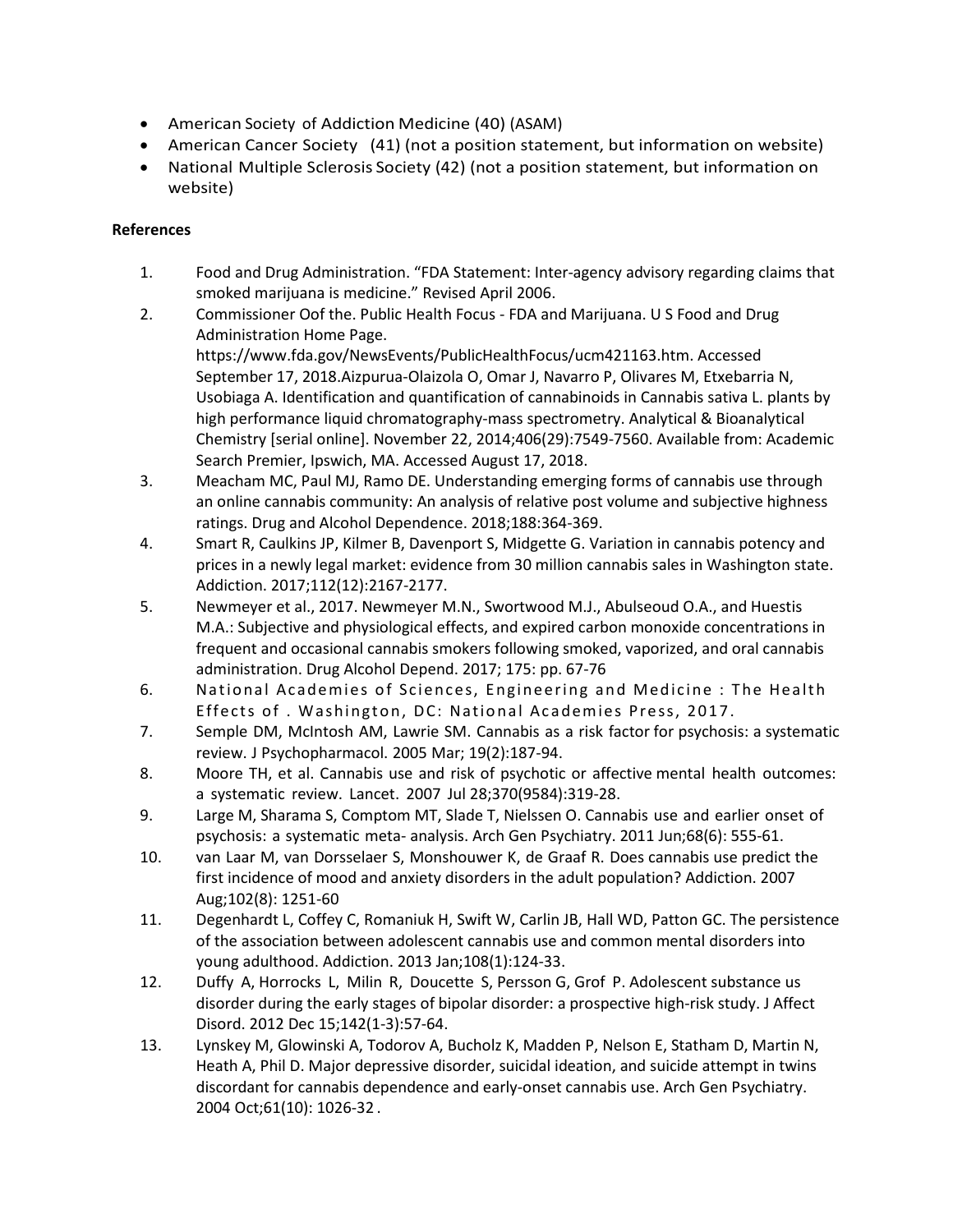- 14. Kahn RS, Linszen DH, van Os J, Wiersma D, Bruggerman R, Cahn W, de Haan L, Krabbendam L, Myin-Germeys O. Evidence that familial liability for psychosis is expressed as differential sensitivity to cannabis: An analysis of patient-sibling and sibling-control pairs. Arch Gen Psychiatry. 2011 Feb; 68(2): 138-147.
- 15. Di Forti M, Morgan C, Dazzan P, Pariante C, Mondelli V, Reis Marques T, Handley R, Luzi S, Russo M, Paparelli A, Butt A, Stilo SA, Wiffen B, Powell J, Murray RM. High potency cannabis and the risk of psychosis. Br J Psychiatry. 2009 Dec;195(6):488-491.
- 16. Office of National Drug Control Policy, Executive Office of the President. Teen marijuana use worsens depression: An analysis of recent data shows "self-medicating" could actually make things worse. 2008.
- 17. Degenhardt L, Coffey C, Romaniuk K, Swift W, Carlkin JB, Hall WD, Patton GH. The persistence of the association between adolescent cannabis use and common mental disorders into young adulthood. Addiction. 2013 Jan;108(1):124-33.
- 18. McGrath J, Welham J, Scott J, Varghese D, Degenhardt L, Hayatbakhsh MR, Alati R, Williams GM, Bor W, Najman JM. Association between cannabis use and psychosis-related outcomes using sibling pair analysis in a cohort of young adults. Arch Gen Psychiatry. 2010 67(5):440-447.
- 19. Dragt S, Nieman DH, Becker HE, van de Fliert R, Dingemans PM, de Hann L, van Amelsvoort TA, Linszen DH. Age of onset of cannabis use is associated with age of onset of high-risk symp- toms for psychosis. Canadian J of Psychiatry. 2010 Mar;55(3):165-171.
- 20. Schimmelmann BG, Conus P, Cotton S, Kupferschmid S, McGorry PD, Lambert M. Prevalence and impact of cannabis use disorders in adolescents with early onset first episode psychosis. Eur Psychiatry. 2012 Aug;27(6):463-9.
- 21. McGuire et al., Cannabidiol (CBD) as an adjunctive treatment in schizophrenia: a multicenter randomized, controlled trial. American Journal of Psychiatry 2018 Mar 1;175(3):225-231
- 22. Kleber, H.D., DuPont, R.L. Physicians and Medical Marijuana: Commentary. Am J Psychiatry. 2012 June;169(6): 564-568.
- 23. Meier MH, Caspi A, Ambler A, Harrington H, Houts R, Keefe RS, McDonald K, Ward A, Poulton R, Moffitt TE. Persistent cannabis users show neuropsychological decline from childhood to midlife. Proc Nat Acad Sci USA. 2012 Oct 2;109(40):E2657-64.
- 24. Pope HG Jr, Gruber AJ, Hudson JI, Cohane G, Huestis MA, Yurgelun-Todd D. Earlyonset cannabis use and cognitive deficits: what is the nature of the association? Drug Alcohol Depend. 2003 Apr 1;69(3):303-10.
- 25. Sheinsburg AD, Brown SA, Tapert SF. The influence of marijuana use on neurocognitive functioning in adolescents. Curr Drug Abuse Rev. 2008 Jan;1(1):99-111.
- 26. Fergusson DM, Horwood LJ, Beautrais AL. Cannabis and educational achievement. Addiction. 2003 Dec;98(12):1681-92.
- 27. Sewell RA, Poling J, Sofuoglu M. The effect of cannabis compared with alcohol on driving. Am J Addict. 2009 May-Jun;18(3):185-93.
- 28. Ramaekers JG, Berghhaus G, van Laar M, Drummer OH. Dose related risk of motor vehicle crashes after cannabis use. Drug Alcohol Depend. 2004 Feb 7;73(2):109-19.
- 29. National Institute on Drug Abuse. "Drug Facts: Marijuana." Revised December 201[2.](http://www.drugabuse.gov/publications/)  <http://www.drugabuse.gov/publications/> drugfacts/marijuana
- 30. Milin R, Walker S, Duffy A. Assessment and treatment of comorbid psychotic disorders and bipolar disorder. Clinical Manual of Adolescent Substance Abuse Treatment. Washington, DC: American Psychiatric Publishing Inc, 2011.